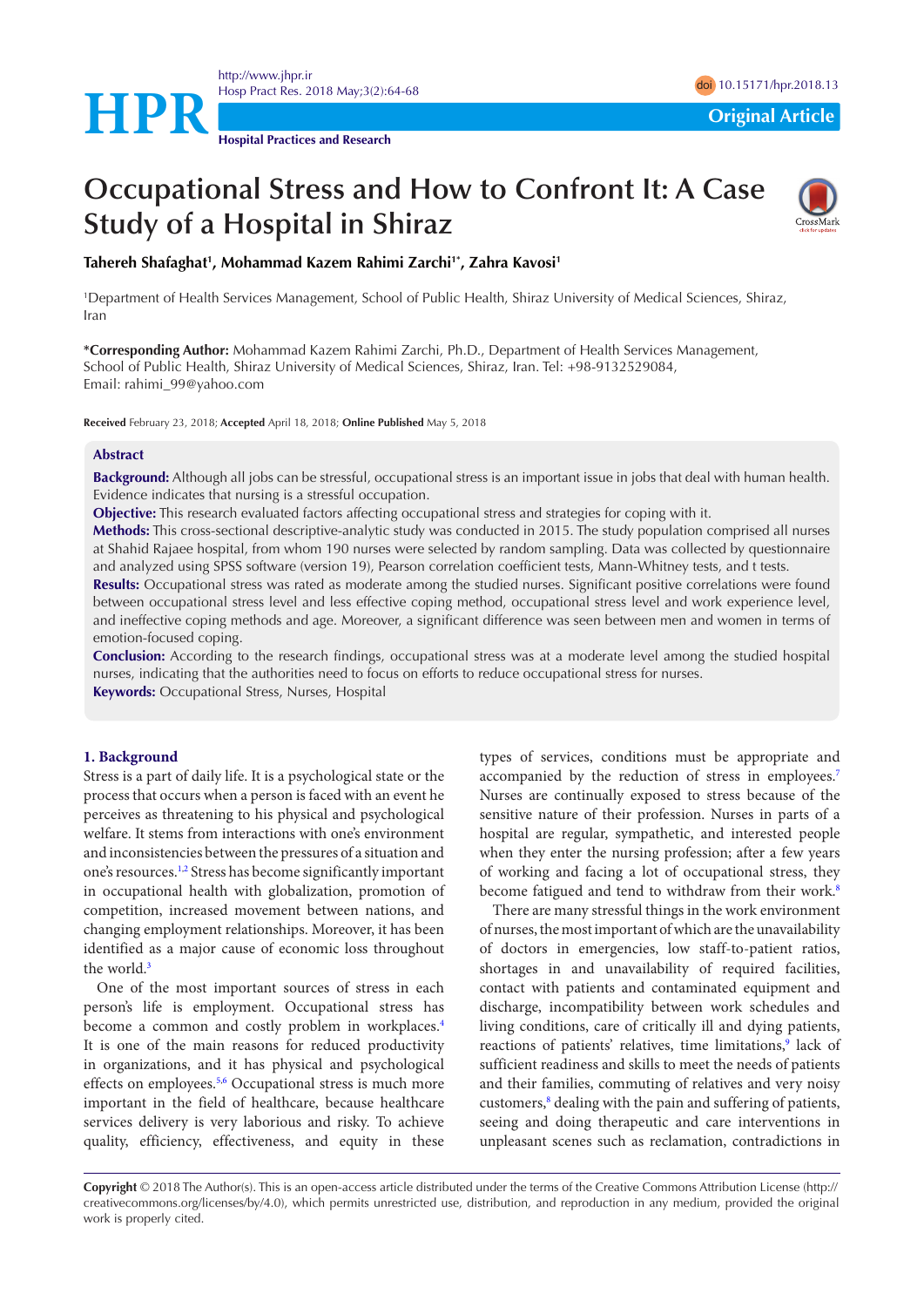duties, variable shifts, critical space, contact with various chemicals and harmful diagnosis-therapeutic radiation,<sup>[10](#page-4-9)</sup> workflow, long working hours,<sup>1</sup> problems associated with physicians, colleagues, head nurses and supervisors,<sup>[1,](#page-4-0)[8](#page-4-7)</sup> and lack of support.<sup>1</sup>

Based on the above findings, this study aimed to evaluate stressful factors affecting nurses at Shiraz Rajaee (trauma) hospital to help hospital managers provide proper workplace conditions for nurses by becoming aware of the occupational stress level of nurses and their coping methods.

# **2. Objective**

This research evaluated the factors affecting occupational stress and coping strategies to help hospital authorities make better decisions for their personnel.

# **3. Methods**

This cross-sectional, descriptive-analytic study was conducted in 2015. The study population comprised all nurses at Shahid Rajaee hospital, from whom 190 were selected by random sampling.

Data was collected by questionnaires. The first was a standard questionnaire used to measure occupational stress levels. The Cronbach's alpha for this questionnaire was 0.92.[11](#page-4-10) The questionnaire consisted of 10 questions in 3 dimensions in the area of occupational stress. The first 3 questions were related to the physical environment dimension, the next 4 questions were related to work conflict, and the last 3 questions were related to the dimension of role ambiguity. Questions were answered with scores as follows: never**=**0, rarely**=**1, sometimes**=**2, often**=**3, always**=**4. The total score was the sum of answers in each dimension. A score of less than 25% of the total possible score indicated no stress, 25% to 50% indicated a natural level of stress, 50% to 75% indicated a moderate stress level, and 75% to 100% indicated an extreme stress level ([Table 1](#page-1-0)).

The second questionnaire was a checklist of ways to deal with mental pressure. It was a multi-dimensional tool that investigated the methods nurses used to respond to psychological pressure. The checklist was based on Lazarus' model of stress and coping and the behavioral self-regulation model by Carver et al.<sup>[12](#page-4-11)</sup> It was translated by Ebrahimi et al<sup>13</sup> and revised based on Iranian culture and numerous other existent scales. It contained 72 questions in 18 groups, and each group was composed of 4 items. The validity and reliability of this tool was previously investigated by Carver et al<sup>12</sup> in 3 separate studies. The

first 5 scales of the checklist were allocated to measuring problem-focused coping methods that included active confronting, planning, and prevention of pesky activity; avoiding hasty dealings with the problem of continence; and searching for social support. The second 5 scales were allocated to measuring emotion-focused coping strategies, which included seeking emotional support; ignoring; turning to religion; acceptance; and positive reinterpretation confronting. The third 3 scales measured less effective coping methods that included lack of intellectual involvement; no behavioral conflict; and focus on emotion and its tools. The final 5 scales were allocated to measuring ineffective coping strategies that included impulsivity; superstitions; wishfulness; negative thinking; and the use of drugs and narcotics.

Researchers distributed questionnaires among nurses at the studied hospital after describing the research and ensuring the participants of confidentiality and honesty in reporting the research results. A total of 190 questionnaires were distributed, and 180 answers were received. After data was collected, it was analyzed with SPSS software (version 19), the Pearson correlation test, the Mann-Whitney test, and the *t* test.

# **4. Results**

According to the findings, the stress level of most nurses was normal in terms of the work conflict dimension and role ambiguity; it was moderate in terms of the physical environment. A moderate level of general occupational stress was observed in more nurses (63.6%) ([Table 2\)](#page-2-0), and the majority of nurses used problem-focused coping methods to deal with stressful situations ([Table 3](#page-2-1)).

There was a significant positive correlation between occupational stress and less effective coping methods (*P*<0.05). This means that when stress increased, the nurses more often used less effective coping techniques to deal with it [\(Table 4\)](#page-2-2).

Occupational stress levels in nurses had a significant, positive correlation with work experience (*P*<0.05). A positive relationship was also seen between ineffective coping methods and age (*P*<0.05) [\(Table 5](#page-2-3)). The relationships of occupational stress and stress-related coping strategies with the variables of age and work experience were analyzed using the Pearson correlation test.

No significant relationship was found between occupational stress, less effective coping strategies, or ineffective coping strategies and the gender or marital status of nurses (*P*>0.05). A significant difference was seen

<span id="page-1-0"></span>Table 1. Categories of Occupational Stress and its Dimensions Based on Scores

| <b>Occupational Stress Dimension</b> | <b>No Stress</b> | <b>Natural Stress</b> | <b>Moderate Stress</b> | <b>Extreme Stress</b> |
|--------------------------------------|------------------|-----------------------|------------------------|-----------------------|
| Physical dimension                   | $0 - 3$          | $3.1 - 6$             | $6.1 - 9$              | $9.1 - 12$            |
| Work conflict                        | $0 - 4$          | $4.1 - 8$             | $8.1 - 12$             | $12.1 - 16$           |
| Role ambiguity                       | $0 - 3$          | $3.1 - 6$             | $6.1 - 9$              | $9.1 - 12$            |
| Job stress                           | $0 - 10$         | $10.1 - 20$           | $20.1 - 30$            | 30.1-40               |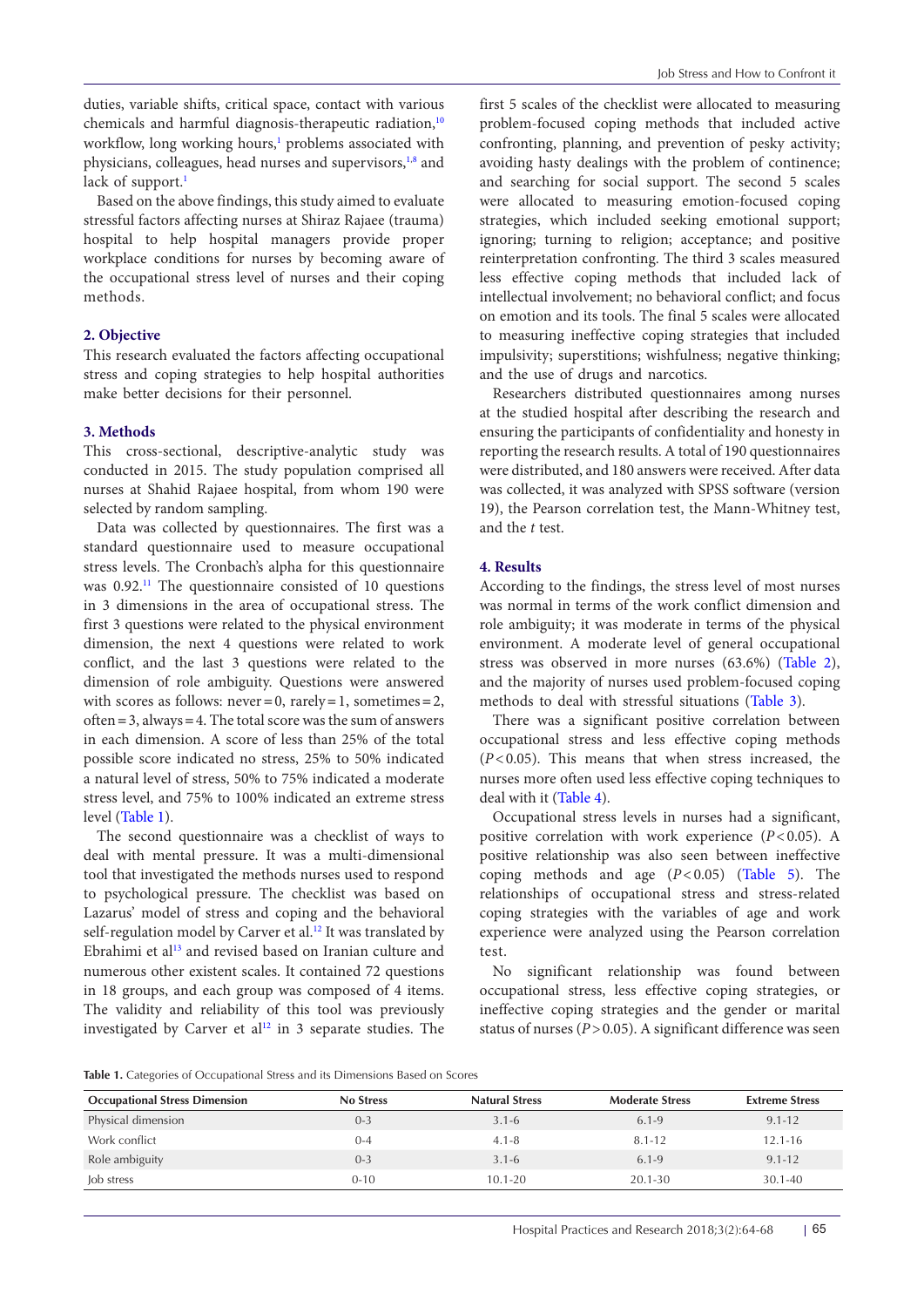Shafaghat et al

| <b>Intensity of Occupational Stress</b><br><b>Dimensions</b> | <b>Without Stress</b> |               | <b>Natural Stress</b> |               | <b>Moderate Stress</b> |               | <b>Intensive Stress</b> |               |
|--------------------------------------------------------------|-----------------------|---------------|-----------------------|---------------|------------------------|---------------|-------------------------|---------------|
|                                                              | No.                   | $\frac{0}{0}$ | No.                   | $\frac{0}{0}$ | No.                    | $\frac{0}{0}$ | No.                     | $\frac{0}{0}$ |
| Physical environment                                         |                       | 1.8           |                       | 12.7          | 82                     | 49.7          | 59                      | 35.8          |
| Work conflict                                                |                       | 5.5           |                       | 46.7          | 65                     | 39.4          | 14                      | 8.5           |
| Role ambiguity                                               | 34                    | 20.6          | 87                    | 52.7          | 38                     | 23.0          | 6                       | 3.6           |
| Occupational stress                                          |                       | 3.6           | 45                    | 27.3          | 105                    | 63.6          |                         | 5.5           |

<span id="page-2-0"></span>**Table 2.** Frequency Distribution of Stress and its Dimension in Nurses

between women and men in terms of emotion-focused coping (*P*<0.05), such that women used emotion-focused coping methods to deal with stress more than men. A significant difference was also seen between married and single nurses in terms of using problem-focused coping methods (*P*<0.05); single nurses used problem-focused coping methods more than married nurses.

The *t* test was used to investigate the relationship between occupational stress and the variables of age and marital status and between less effective and ineffective coping methods and the variable marital status. The Mann-Whitney test was used to evaluate the relevance of each of 4 coping methods with gender and problem-focused and emotion-focused coping methods with marital status. It is noteworthy that the average rating calculated by the Mann-Whitney test was different than the average number of different grades [\(Table 6\)](#page-3-0).

# **5. Discussion**

According to the research findings, occupational stress among nurses in the studied hospital was at a moderate

<span id="page-2-1"></span>**Table 3.** Mean and Standard Deviations of Stress-Related Coping Methods

| <b>Coping Methods</b> | Mean  | SD   |
|-----------------------|-------|------|
| Problem-focused       | 37.20 | 5.21 |
| Excitement-focused    | 32.66 | 615  |
| Less effective        | 17.81 | 2.65 |
| Not effective         | 29.09 | 4 48 |

<span id="page-2-2"></span>**Table 4.** Correlation Between Occupational Stress and Coping Methods

|                                      | <b>Job Stress</b> |       |  |  |
|--------------------------------------|-------------------|-------|--|--|
| <b>Stress-Related Coping Methods</b> |                   | P     |  |  |
| Problem-focused                      | 0.081             | 0.300 |  |  |
| Excitement-focused                   | 0.129             | 0.100 |  |  |
| Less effective                       | 0.177             | 0.024 |  |  |
| Not effective                        | 0.041             | 0.606 |  |  |

level, indicating that officials need to take action to reduce job stress for nurses in order to avoid its outcomes that could impose irreparable damage on the organization. Aghilinejad et al<sup>14</sup> reported that occupational stress among nurses was at a moderate level; Hazavehei et al and Mardani Hamooleh et al came to the same conclusion.<sup>[1](#page-4-0),[15](#page-4-14)</sup> In addition, Donyavi et al investigated occupational stress among nurses in country military hospitals and reached the same conclusion.<sup>[16](#page-4-15)</sup> However, Asad Zandi et al reported that the rate of occupational stress among nurses is severe,<sup>17</sup> and Kabirzadeh et al reported that occupational stress among nurses is in the normal range.<sup>18</sup> Studies show that long and persistent stress in the workplace can lead to problems such as resignation, frequent absenteeism, reduced energy and working efficiency, reduced creativity, conflicts with colleagues, professional dissatisfaction, decreased quality of patient care, reduced accuracy and timeliness in decision-making, reduced ability and commitment among employees, feelings of inadequacy, depression, loss of job values, weariness, and fatigue from work.<sup>[8](#page-4-7)</sup>

The current study identified the dimension of physical environment to be in the worst situation among all occupational stress dimensions. One explanation for this could be that some parts of the studied hospital were under construction and other parts were not located appropriately, which resulted in a lack of inter-sectional relations. Peyman Pak et al introduced conflicts with doctors and the lack of supportive resources as stressful factors.<sup>19</sup> These results are not consistent with those of the current study. Torshizi and Ahmadi introduced 4 groups of factors affecting the incidence of occupational stress. The highest score among management factors was related to low salary in the work environment, and the highest mean score belonged to heavy traffic and crowd in part. The highest mean score affecting interpersonal relations in the incidence of occupational stress was related to the deficiency or lack of support from superiors, and the highest mean score among factors

<span id="page-2-3"></span>**Table 5.** Correlation Between Job Stress and Coping Methods With Nurses' Demographics

|                       | Demographic Characteristic |       |                        |       |  |  |
|-----------------------|----------------------------|-------|------------------------|-------|--|--|
| <b>Coping Methods</b> | Age                        |       | <b>Work Experience</b> |       |  |  |
|                       | R                          |       | R                      |       |  |  |
| Occupational stress   | 0.135                      | 0.084 | 0.160                  | 0.043 |  |  |
| Problem-focused       | $-0.058$                   | 0.464 | $-0.015$               | 0.849 |  |  |
| Excitement-focused    | $-0.005$                   | 0.947 | 0.003                  | 0.967 |  |  |
| Less effective        | $-0.043$                   | 0.589 | $-0.077$               | 0.335 |  |  |
| Not effective         | 0.155                      | 0.047 | 0.138                  | 0.082 |  |  |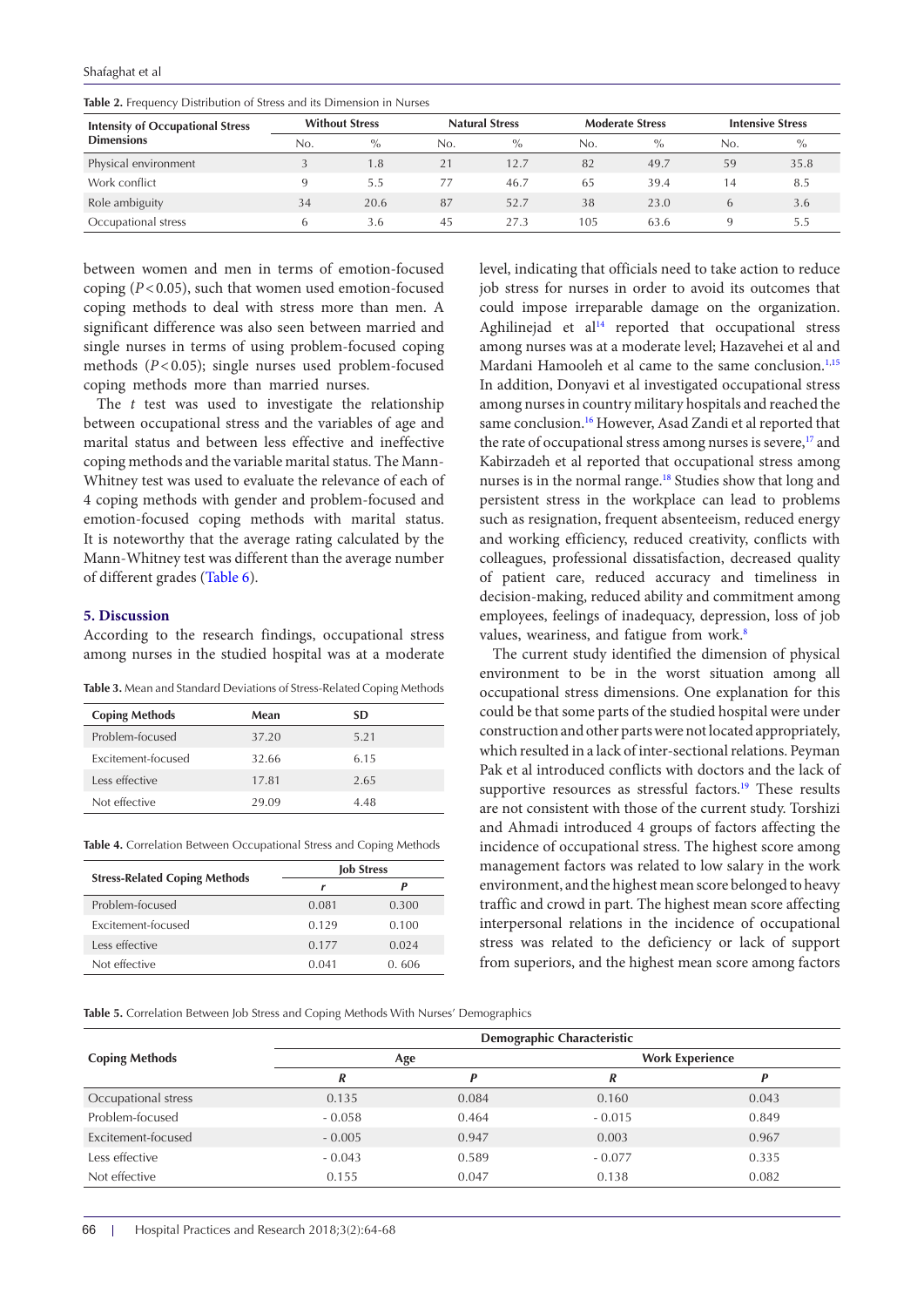<span id="page-3-0"></span>**Table 6.** Relationship Between Occupational Stress and Coping Methods and Nurses' Demographics

|                                  | <b>Demographic Characteristics</b> |                          |                          |                |                       |  |
|----------------------------------|------------------------------------|--------------------------|--------------------------|----------------|-----------------------|--|
| <b>Stress and Coping Methods</b> |                                    |                          | Gender                   |                | <b>Marital Status</b> |  |
|                                  |                                    | Male                     | Female                   | <b>Married</b> | Single                |  |
| Problem-focused                  | Mean rank                          | 83.88                    | 82.01                    | 69.55          | 88.75                 |  |
|                                  | P                                  |                          | 0.822                    |                | 0.010                 |  |
| Excitement-focused               | Mean rank                          | 65.11                    | 89.50                    | 84.70          | 79.36                 |  |
|                                  | $\overline{P}$                     | 0.004                    |                          | 0.476          |                       |  |
|                                  | Mean                               | 76.94                    | 84.54                    | 17.78          | 17.92                 |  |
| Less effective confronting       | Standard deviation                 | $\overline{\phantom{a}}$ | $\overline{\phantom{a}}$ | 2.57           | 2.68                  |  |
|                                  | $\overline{P}$                     | 0.361                    |                          | 0.731          |                       |  |
| Ineffective                      | Mean                               | 83.72                    | 82.05                    | 29.95          | 28.71                 |  |
|                                  | Standard deviation                 | ٠                        | ٠                        | 4.18           | 4.62                  |  |
|                                  | $\overline{P}$                     |                          | 0.842                    |                | 0.079                 |  |
| Job stress                       | Mean                               | 22.68                    | 23.49                    | 23.26          | 22.08                 |  |
|                                  | Standard deviation                 | 4.69                     | 5.88                     | 5.70           | 5.53                  |  |
|                                  | $\overline{P}$                     |                          | 0.850                    |                | 0.191                 |  |

related to patient care belonged to non-scheduled meeting Research Highlights times. From 4 studied dimensions, Torshizi and Ahmadi introduced more average factors in the administrative dimension than in other dimensions.<sup>[20](#page-4-19)</sup> Moreover, the stress level in the job conflict and confusion dimensions was normal among nurses in a study by Barzideh et al, who also stated that role ambiguity is the most important factor on occupational stress. These results did not match the findings of the current study. Barzideh et al divided this dimension into several categories, such as freedom in decision-making, ability to use skills, and decision-making authority[.3](#page-4-2) Bahrami et al introduced role responsibilities and dual roles as the highest stressful factors for men and women, respectively.<sup>5</sup>

The current study found significant positive correlations between occupational stress and work experience and between ineffective coping method and age, which were enhanced in people with more work experience; people use more ineffective coping strategies to deal with stress as their age increases. Rahimian Boogar et al reached the same conclusion $21$  in his study, but other studies did not report any significant relationship between occupational stress and work experience.<sup>9[,18,](#page-4-17)22</sup> The current study found no significant relation between occupational stress and gender or marital status. Other researchers achieved similar results.<sup>[9,](#page-4-8)[18,](#page-4-17)[22](#page-4-0)</sup>

A positive correlation between occupational stress and less effective coping methods was observed in the current study, indicating that the greater occupational stress among nurses is, the more they use less effective ways to reduce it. The findings also showed a significant difference between men and women in terms of emotion-focused coping, in agreement with the results of Bahrami et al.<sup>5</sup> This could be due to differences in the natures of men and women; women are more emotional than men.

# **6. Conclusion**

Occupational stress experienced by nurses can potentially have damaging and irreversible consequences. Not only

# **What Is Already Known?**

Job stress and lack of proper attention and control of it can lead to harmful effects on personnel performance and, consequently, providing appropriate services to patients.

# **What This Study Adds?**

Study of the prevalence of occupational stress among employees, especially nurses, as well as searching for and providing solutions for effective coping with it, can have a significant effect on improving quality of life of the staff and improving their performance and provision of services to patients.

does it disturb the nurses' physical and psychological balance, it also decreases their performance, effectiveness, efficiency, and organizational commitment. Therefore, authorities should take action based on the results of this research to reduce physical environment stress factors, such as work-related injuries, improper ventilation in the workplace, etc. Nursing managers can also reduce the incidence of occupational stress by being aware of the study results, establishing proper communication with nurses, and creating the perfect environment for nurses to continue their professional activities.

# **Authors' Contributions**

TS designed the study; MKRZ and ZK drafted, revised, and submitted the manuscript.

# **Conflict of Interest Disclosures**

None.

# **Ethical Approval**

This study was approved by the Shiraz University of Medical Sciences with code #E-C-90-5820.